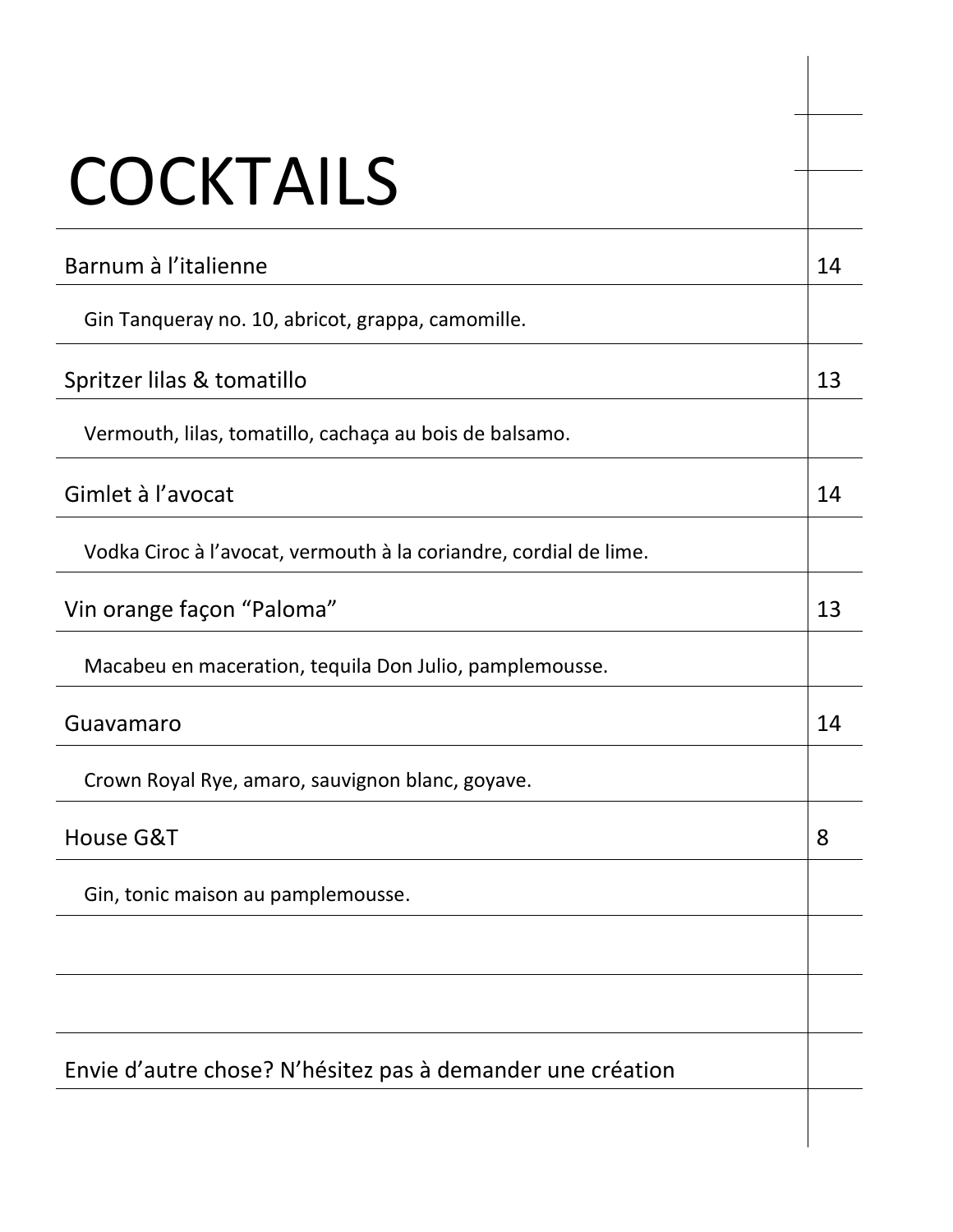| <b>BIERES &amp; CIDRES</b>                                          |    |
|---------------------------------------------------------------------|----|
| Lager, Hors-Route, Sutton Brouerie (500ml)                          | 12 |
| Porter, Iroquois, Sutton Brouerie (500ml)                           | 12 |
| Brett aux Fruits, Sarah – Pêche et passion, Sutton Brouerie (500ml) | 12 |
| Brett aux Fruits, Denise – Griotte, Sutton Brouerie (500ml)         | 12 |
| Légère, Apéro, Sutton Brouerie (500ml)                              | 12 |
| Saison, Cervidée, Sutton Brouerie (500ml)                           | 12 |
| Lambic jeune, Framboise Boon, Brouwerij Boon (250ml)                | 13 |
| Assemblage Saison Brett, Apologie N.03, Les Grands Bois (500ml)     | 16 |
| Sure, White Lies – Sauvignon Blanc, Blood Brothers (500ml)          | 24 |
| Lambic, Mirabelle, Gueuzerie Tilquin (375ml)                        | 35 |
| Sure, Bear Worship – Fraise, Blood Brothers (500ml)                 | 36 |
| Gueuze à l'ancienne, Gueuzerie Tilquin (750ml)                      | 44 |
| (SANS ALCOOL) Ale, Henry and his Science, Mikkeller (440ml)         | 10 |
|                                                                     |    |
| <b>CIDRES</b>                                                       |    |
| Cidre Bouché, Métissage 2019, Domaine du Nival (750ml)<br>(Bio)     | 42 |
|                                                                     |    |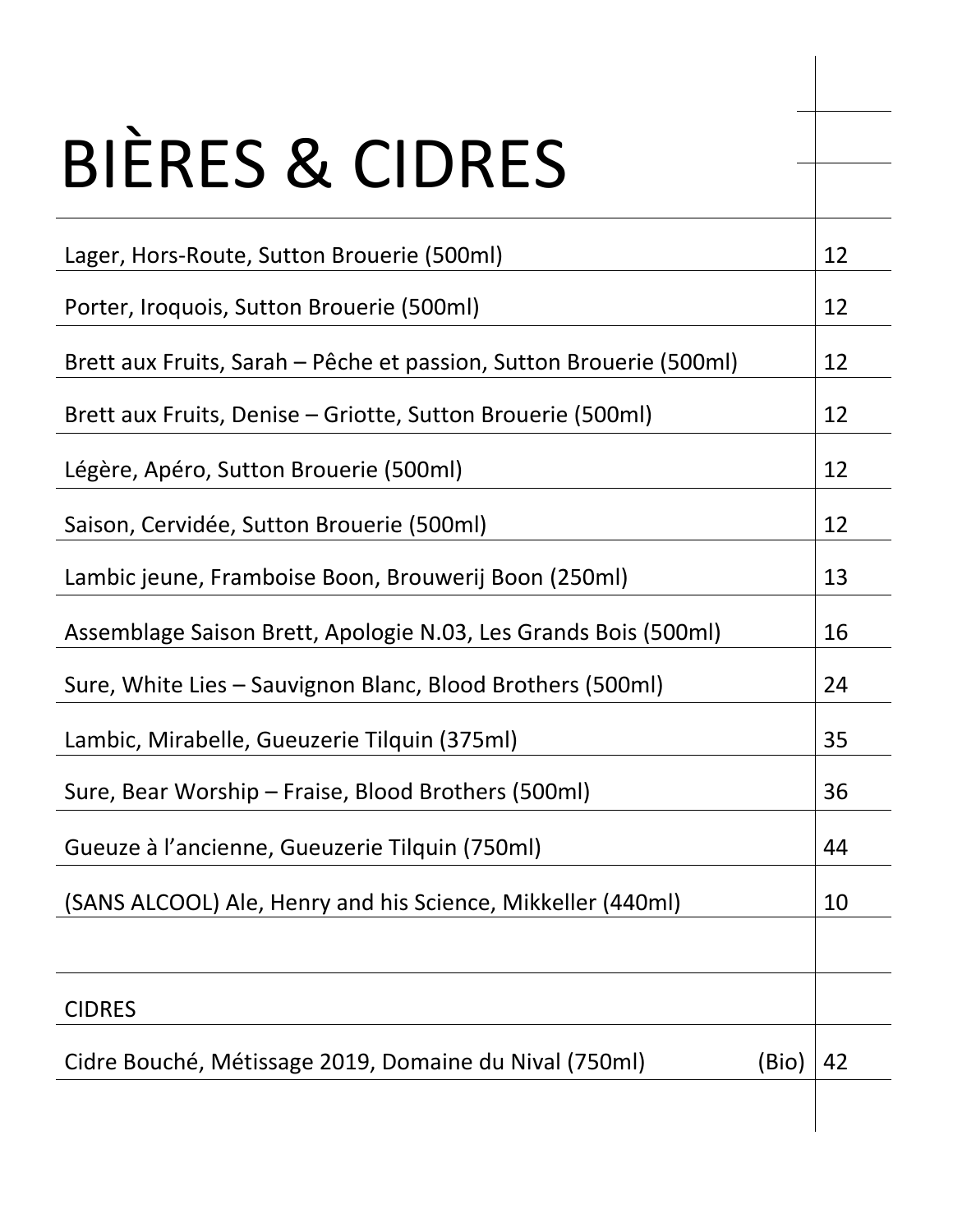## VINS BLANCS

| Castilla y Leon, Gea 2020, Bodegas Alcardet           | (Bio)           | 42 |
|-------------------------------------------------------|-----------------|----|
| Falerio 2020, Saladini Pilastri                       | (Bio)           | 46 |
| VDF, Chapeau Melon Blanc 2020, Jérémie Huchet         |                 | 47 |
| Touraine, L'Éclat 2020, Renaissance                   |                 | 57 |
| Grece, Foundi White 2020, Ktima Foundi                |                 | 62 |
| Penedes, Rupestris 2021, Pardas                       | (Bio)           | 65 |
| Weinland, Grüner Veltliner 2020, Hajszan Neumann      | (Bio)(Nat)(Mac) | 67 |
| Marche, Terre Silvate 2020, La Distesa                | (Bio)(Nat)      | 68 |
| Venetie, Bianco Pop 2020, Tenuta l'Armonia            | (Bio)(Nat)(Mac) | 70 |
| Niagara, Les Mains 2019, Stratus & RéZin              | (Mac)           | 71 |
| Vin du Québec, Chardonnay sans souffre 2019, Camy     | (Nat)           | 73 |
| Niederosterreich, Fundamental 2020, Sepp Moser        |                 | 74 |
| Catalogne, Sant Pere D'Ambigats 2019, Carlania Celler | (Bio)(Nat)      | 76 |
| Venetie, Ribelle 2.0 2020, Tenuta l'Armonia           | (Bio)(Nat)(Mac) | 77 |
| VDT, Monticelli Bianco 2019, Il Roccolo di Monticelli | (Nat)(Mac)      | 78 |
| Catalogne, Emma 2020, Celler Vega Aixala              | (Bio)(Nat)(Mac) | 78 |
|                                                       |                 |    |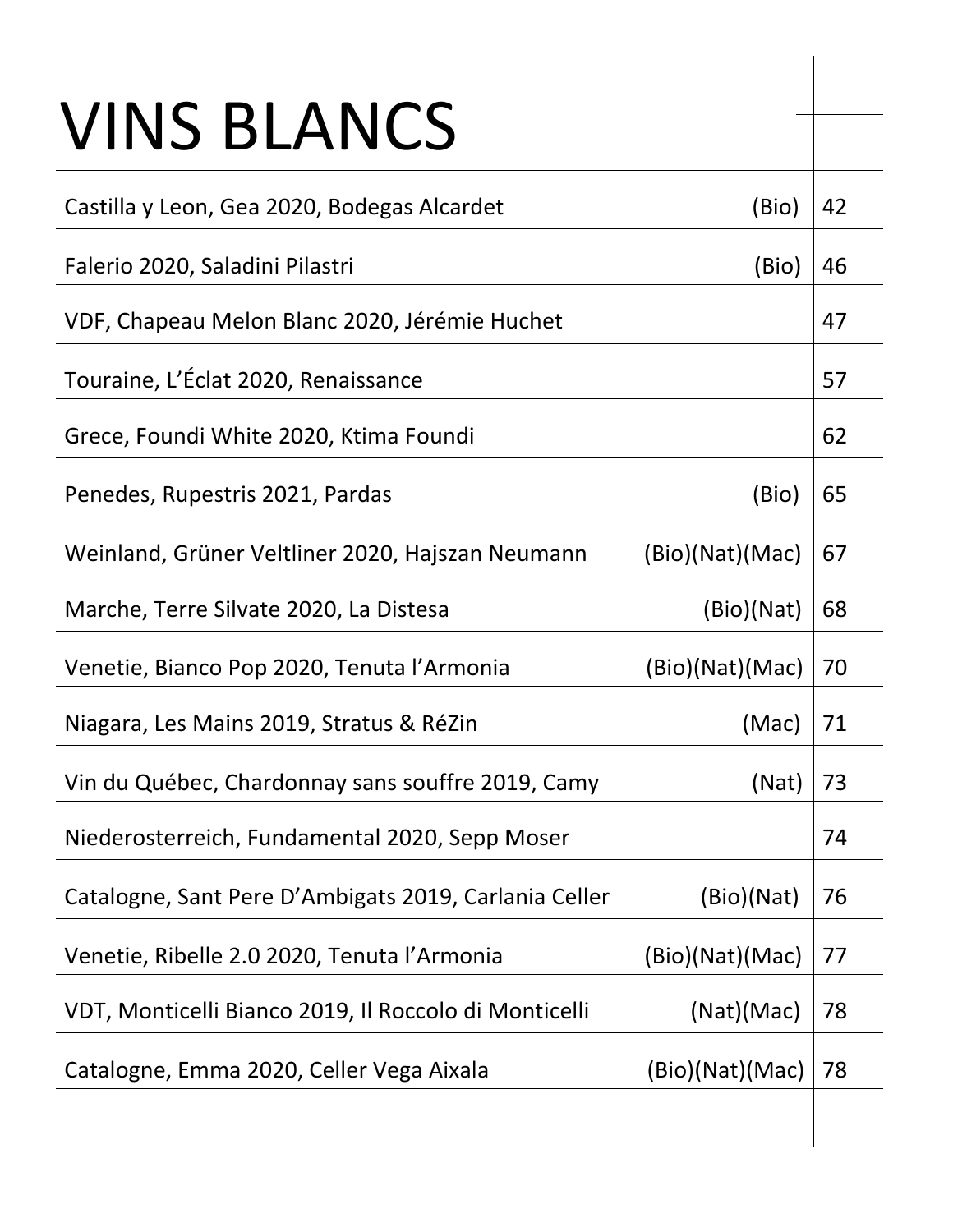## VINS BLANCS

| Vin du Québec, Pinot Gris 2020, Camy                | (Nat)           | 79  |
|-----------------------------------------------------|-----------------|-----|
| Rhein, Dino Riesling Raw 2020, Strub & Strub        | (Nat)(Mac)      | 79  |
| Alsace, Edelzwicker, Geschickt                      | (Bio)(Nat)      | 80  |
| VDF, Pinot Gris 2018, Sons of Wine                  | (Nat)(Mac)      | 81  |
| Rheinhessen, Roter Traminer 2019, Nico Espenschied  | (Nat)(Mac)      | 82  |
| Muscadet, Granite 2019, Domaine de Bellevue         | (Bio)(Nat)      | 83  |
| Alsace, Le Grand Bain 2019, Domaine Ostertag        | (Bio)(Nat)(Mac) | 85  |
| San Benito County, Chardonnat 2020, Deux Punx       | (Nat)(Mac)      | 89  |
| Finger Lakes, Chardonnay 2018, Kendall Wines        | (Nat)           | 94  |
| Sancerre, Clemence, Vincent Pinard                  |                 | 99  |
| Castilla y Leon, La Mission 2016, Menade            | (Bio)(Nat)      | 103 |
| Viré-Clessé, Quintaine 2017, Guillemot-Michel       | (Bio)(Nat)      | 104 |
| Marsannay 2017, Sylvain Pataille                    |                 | 114 |
| Muscadet, Gaïa 2019, Domaine de Bellevue            | (Bio)           | 119 |
| Toscana Bianco, Aurum 2016, Guido Gualandi          | (Bio)(Nat)(Mac) | 132 |
| Castilla y Leon, Sobrenatural 2015, Menade          | (Bio)(Nat)      | 150 |
| Saint-Joseph, Les Granits 2017, Mathilde Chapoutier | (Bio)           | 200 |
|                                                     |                 |     |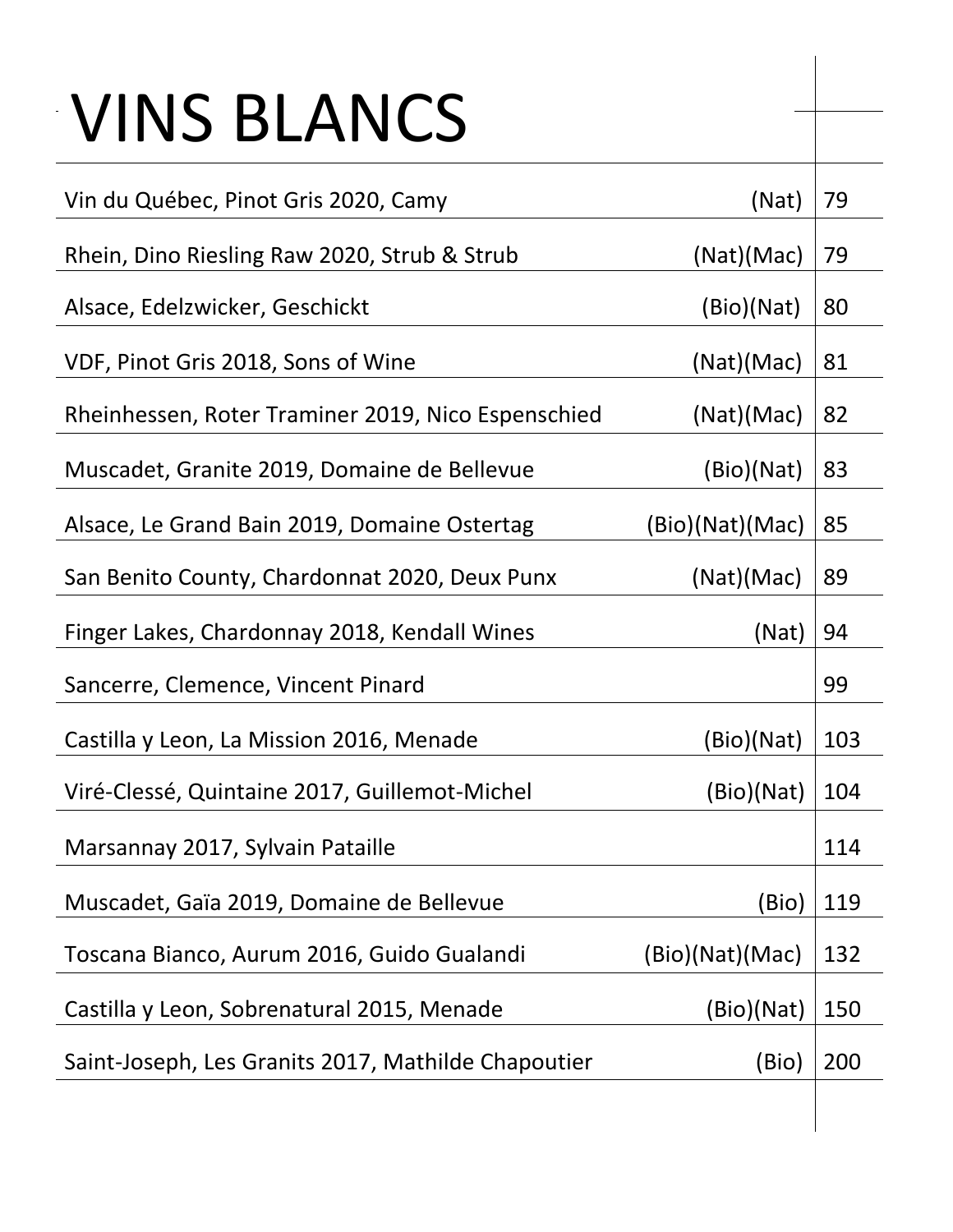## VINS ROUGES

| Rosso Piceno 2019, Saladini Pilastri                    | (Bio)      | 46 |
|---------------------------------------------------------|------------|----|
| Navarra, Ars In Vitro, Bodegas Tandem                   |            | 49 |
| Rheingau, Pinot Noir 2020, Weingut Ress                 |            | 53 |
| Autriche, MO:ROT 2020, Martin Obenaus                   | (Bio)(Nat) | 56 |
| Trevenezie, Merlot 2019, Redentore                      | (Nat)      | 57 |
| Swartland, Shiraz 2017, Org de Rac                      | (Bio)      | 59 |
| Barbera del Monferrato, Il Monello 2017, Braida         |            | 60 |
| Toscana Rosso, Falko Rosso 2020, Tenute Loacker         | (Bio)      | 61 |
| Trevenezie, Refosco 2019, Redentore                     | (Nat)      | 62 |
| Juliénas, Vieilles Vignes 2020, Domaine des Chers       |            | 63 |
| Mosel, Piesporter Spatburgunder, Weingut Lothar Kettern |            | 65 |
| Dao, Chibu, Planet Mouraz                               | (Nat)      | 66 |
| Bordeaux Supérieur 2019, Côtes de Cassagne              | (Nat)      | 67 |
| Fronton, Serr da Beg 2018, Château Plaisance            |            | 67 |
| VDF, Le Marmot 2020, La Grange St-André                 | (Nat)      | 68 |
| Penedes, El Fosc 2019, Finca Parera                     | (Bio)(Nat) | 68 |
|                                                         |            |    |